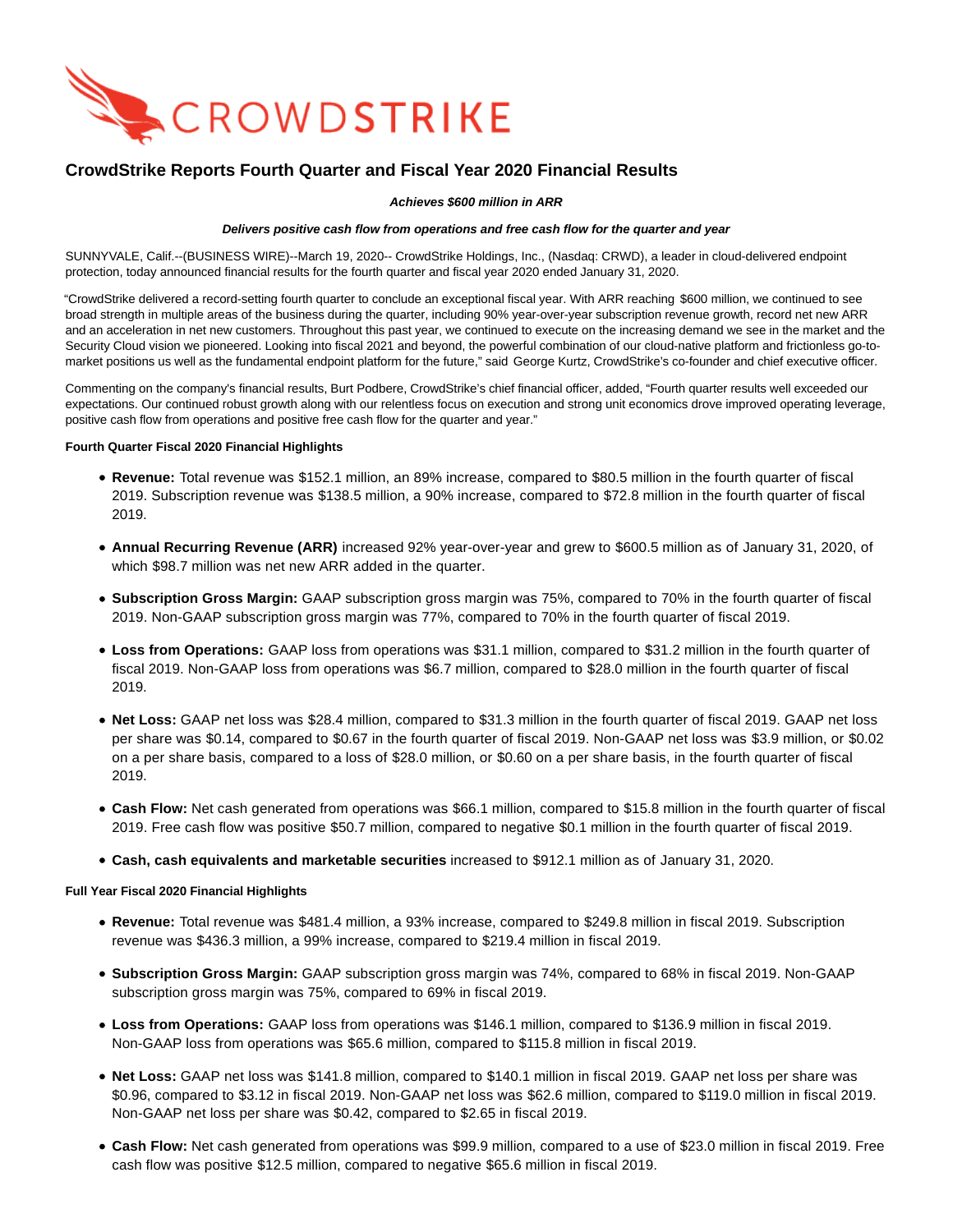### **Recent Highlights**

- Added a record 870 net new subscription customers in the quarter for a total of 5,431 subscription customers as of January 31, 2020, representing 116% growth year-over-year.
- CrowdStrike's subscription customers that have adopted five or more cloud modules increased to 33% as of January 31, 2020.
- Launched CrowdStrike Falcon Spotlight™ App for Security Operations, which integrates real-time endpoint vulnerability data and patch validation with prioritization and response workflows provided by ServiceNow and is available in the ServiceNow Store.
- Announced extending the capabilities of the CrowdStrike Falcon® platform's award-winning endpoint protection and endpoint detection and response (EDR) to provide visibility specific to workloads hosted on Google Cloud Platform (GCP) and Microsoft Azure and to provide EDR and run-time protection for containers. Falcon will now provide comprehensive visibility into all three leading public clouds.
- Introduced Endpoint Recovery Services to accelerate incident response and remediation. This new offering combines the power of the CrowdStrike Falcon platform, threat intelligence, and real-time response to accelerate business recovery from cyber intrusions.
- Promoted Michael Sentonas to chief technology officer. Sentonas joined CrowdStrike in 2016 and most recently served as the company's vice president of technology strategy.

### **Financial Outlook**

CrowdStrike is providing the following guidance for the first quarter of fiscal 2021 (ending April 30, 2020) and guidance for fiscal year 2021 (ending January 31, 2021):

|                                                                                                                                 | Q1 FY21<br>Guidance            | Full Year FY21<br>Guidance     |
|---------------------------------------------------------------------------------------------------------------------------------|--------------------------------|--------------------------------|
| Total revenue                                                                                                                   | $$164.3 - $167.6$<br>million   | $$723.3 - $733.5$<br>million   |
| Non-GAAP loss from operations                                                                                                   | $$(16.2) - $(13.9)$<br>million | $$(37.1) - $(29.9)$<br>million |
| Non-GAAP net loss                                                                                                               | $$(14.0) - $(11.7)$<br>million | $$(29.3) - $(22.1)$<br>million |
| Non-GAAP net loss per share, basic and diluted                                                                                  | $$(0.07) - $(0.06)$            | $$(0.14) - $(0.10)$            |
| Weighted average shares used in computing non-GAAP net loss per share attributable to common<br>stockholders, basic and diluted | 211.3 million                  | 212.5 million                  |

These statements are forward-looking and actual results may differ materially as a result of many factors. Refer to the Forward-Looking Statements safe harbor below for information on the factors that could cause our actual results to differ materially from these forward-looking statements.

Guidance for non-GAAP financial measures excludes stock-based compensation expense and amortization expense of acquired intangible assets. We have not provided the most directly comparable GAAP measures because certain items are out of our control or cannot be reasonably predicted. Accordingly, a reconciliation for non-GAAP loss from operations, non-GAAP net loss, and non-GAAP net loss per share is not available without unreasonable effort.

### **Conference Call Information**

CrowdStrike will host a conference call for analysts and investors to discuss its earnings results for the fourth quarter of fiscal 2020 and outlook for its fiscal first quarter and year 2021 today at 2:00 p.m. Pacific time (5:00 p.m. Eastern time). A recorded webcast of the event will also be available for one year on the CrowdStrike Investor Relations websit[e ir.crowdstrike.com.](https://cts.businesswire.com/ct/CT?id=smartlink&url=http%3A%2F%2Fir.crowdstrike.com&esheet=52191393&newsitemid=20200319005751&lan=en-US&anchor=ir.crowdstrike.com&index=1&md5=fb675ceb7a44b4650ba848b6aa360373)

Date: March 19, 2020 Time: 2:00 p.m. Pacific time / 5:00 p.m. Eastern time Dial-in number: 409-937-8967, conference ID: 5282383 Webcast: [ir.crowdstrike.com](https://cts.businesswire.com/ct/CT?id=smartlink&url=http%3A%2F%2Fir.crowdstrike.com&esheet=52191393&newsitemid=20200319005751&lan=en-US&anchor=ir.crowdstrike.com&index=2&md5=1eed923806f57e930b9cafda3683e1ed)

### **Forward-Looking Statements**

This press release contains forward-looking statements that involve risks and uncertainties, including statements regarding our future financial and operating performance, including our financial outlook for the fiscal first quarter and year 2021. There are a significant number of factors that could cause actual results to differ materially from statements made in this press release, including: our limited operating history; our ability to identify and effectively implement the necessary changes to address execution challenges; risks associated with managing our rapid growth; our limited experience with new product and subscription and support introductions and the risks associated with new products and subscription and support offerings, including the risk of defects, errors, or vulnerabilities; our ability to attract new and retain existing customers; the failure to timely develop and achieve market acceptance of new products and subscriptions as well as existing products and subscriptions and support; rapidly evolving technological developments in the market for security products and subscription and support offerings; length of sales cycles; and general market,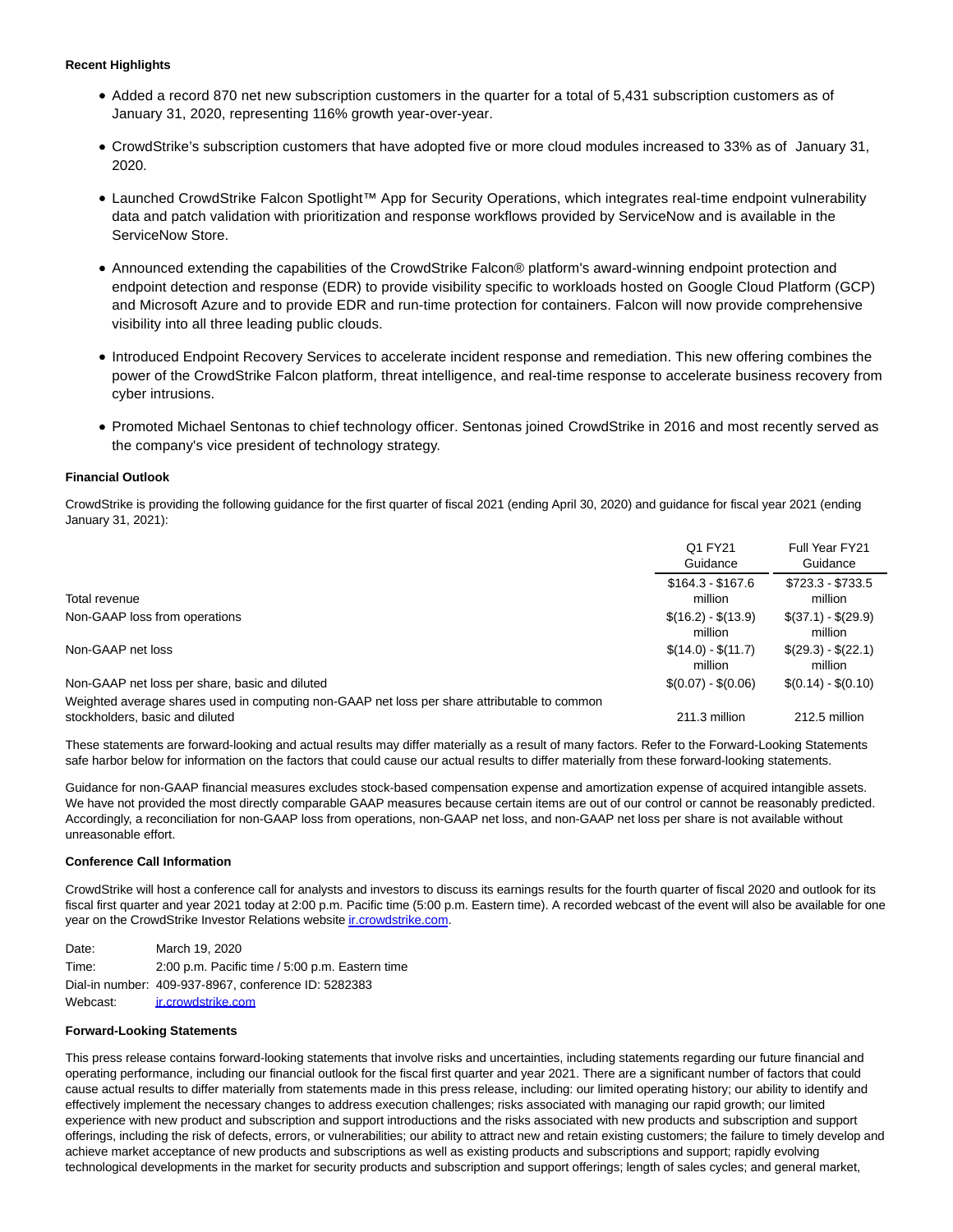political, economic, and business conditions.

Additional risks and uncertainties that could affect our financial results are included under the captions "Risk Factors" and "Management's Discussion and Analysis of Financial Condition and Results of Operations" set forth from time to time in our filings and reports with the Securities and Exchange Commission ("SEC"), including our Quarterly Report on Form 10-Q filed with the SEC on December 6, 2019 and in our Annual Report on Form 10-K for the year ended January 31, 2020 that will be filed with the SEC following this earnings release.

You should not rely on these forward-looking statements, as actual outcomes and results may differ materially from those contemplated by these forward-looking statements as a result of such risks and uncertainties. All forward-looking statements in this press release are based on information available to us as of the date hereof, and we do not assume any obligation to update the forward-looking statements provided to reflect events that occur or circumstances that exist after the date on which they were made.

### **Use of Non-GAAP Financial Information**

We believe that the presentation of non-GAAP financial information provides important supplemental information to management and investors regarding financial and business trends relating to our financial condition and results of operations. For further information regarding these non-GAAP measures, including the reconciliation of these non-GAAP financial measures to their most directly comparable GAAP financial measures, please refer to the financial tables below, as well as the "Explanation of Non-GAAP Financial Measures" section of this press release.

### **Channels for Disclosure of Information**

We intend to announce material information to the public through the CrowdStrike Investor Relations website incrowdstrike.com, SEC filings, press releases, public conference calls, and public webcasts. We use these channels, as well as social media and ou[r blog,](https://cts.businesswire.com/ct/CT?id=smartlink&url=https%3A%2F%2Fwww.crowdstrike.com%2Fblog%2F&esheet=52191393&newsitemid=20200319005751&lan=en-US&anchor=blog&index=4&md5=fb8a523ee47948324c1401d9dc2971f9) to communicate with our investors, customers, and the public about our company, our offerings, and other issues. It is possible that the information we post on social media and our blog could be deemed to be material information. As such, we encourage investors, the media, and others to follow the channels listed above, including the social media channels listed on our investor relations website, and to review the information disclosed through such channels. Any updates to the list of disclosure channels through which we will announce information will be posted on the investor relations page on our website.

#### **About CrowdStrike Holdings**

CrowdStrike provides cloud-delivered endpoint protection. Leveraging artificial intelligence (AI), the CrowdStrike Falcon platform protects customers against cyberattacks on endpoints on or off the network by offering visibility and protection across the enterprise.

2020 CrowdStrike, Inc. All rights reserved. CrowdStrike® and CrowdStrike Falcon are among the trademarks of CrowdStrike, Inc.

### **CROWDSTRIKE HOLDINGS, INC.**

**Condensed Consolidated Statements of Operations**

(in thousands, except per share amounts)

(unaudited)

|                                            | <b>Three Months</b><br><b>Ended</b><br>January 31, |           |                     | <b>Year Ended</b><br>January 31, |
|--------------------------------------------|----------------------------------------------------|-----------|---------------------|----------------------------------|
|                                            | 2020                                               | 2019      | 2020                | 2019                             |
| Revenue                                    |                                                    |           |                     |                                  |
| Subscription                               | \$138,537                                          | \$72,831  | \$436,323 \$219,401 |                                  |
| <b>Professional services</b>               | 13,572                                             | 7,624     | 45,090              | 30,423                           |
| Total revenue                              | 152,109                                            | 80,455    | 481,413             | 249,824                          |
| Cost of revenue                            |                                                    |           |                     |                                  |
| Subscription <sup>(1)(2)</sup>             | 34,616                                             | 22,131    | 112,474             | 69,208                           |
| Professional services <sup>(1)</sup>       | 8,801                                              | 4,864     | 29,153              | 18,030                           |
| Total cost of revenue                      | 43,417                                             | 26,995    | 141,627             | 87,238                           |
| Gross profit                               | 108,692                                            | 53,460    | 339,786             | 162,586                          |
| Operating expenses                         |                                                    |           |                     |                                  |
| Sales and marketing $(1)(2)$               | 75,803                                             | 49,338    | 266,595             | 172,682                          |
| Research and development <sup>(1)(2)</sup> | 38.691                                             | 22,005    | 130,188             | 84,551                           |
| General and administrative <sup>(1)</sup>  | 25,331                                             | 13,349    | 89,068              | 42,217                           |
| Total operating expenses                   | 139,825                                            | 84,692    | 485,851             | 299,450                          |
| Loss from operations                       | (31, 133)                                          | (31, 232) | (146,065)           | (136, 864)                       |
| Interest expense                           | (145)                                              |           | (442)               | (428)                            |
| Other income (expense), net                | 3,203                                              | 321       | 6,725               | (1, 418)                         |
| Loss before provision for income taxes     | (28,075)                                           | (30, 911) | (139, 782)          | (138, 710)                       |
| Provision for income taxes                 | (333)                                              | (349)     | (1,997)             | (1, 367)                         |
| Net loss                                   | (28, 408)                                          | (31, 260) | (141, 779)          | (140, 077)                       |
|                                            | $\sqrt{2}$                                         | (0.07)    | (0.00)              |                                  |

Net loss per share attributable to Class A and Class B common stockholders, basic and diluted  $$(0.14)$  \$  $(0.67)$  \$  $(0.96)$  \$  $(3.12)$ Weighted-average shares used in computing net loss per share attributable to Class A and Class B common stockholders, basic and diluted 207,565 46,416 148,062 44,863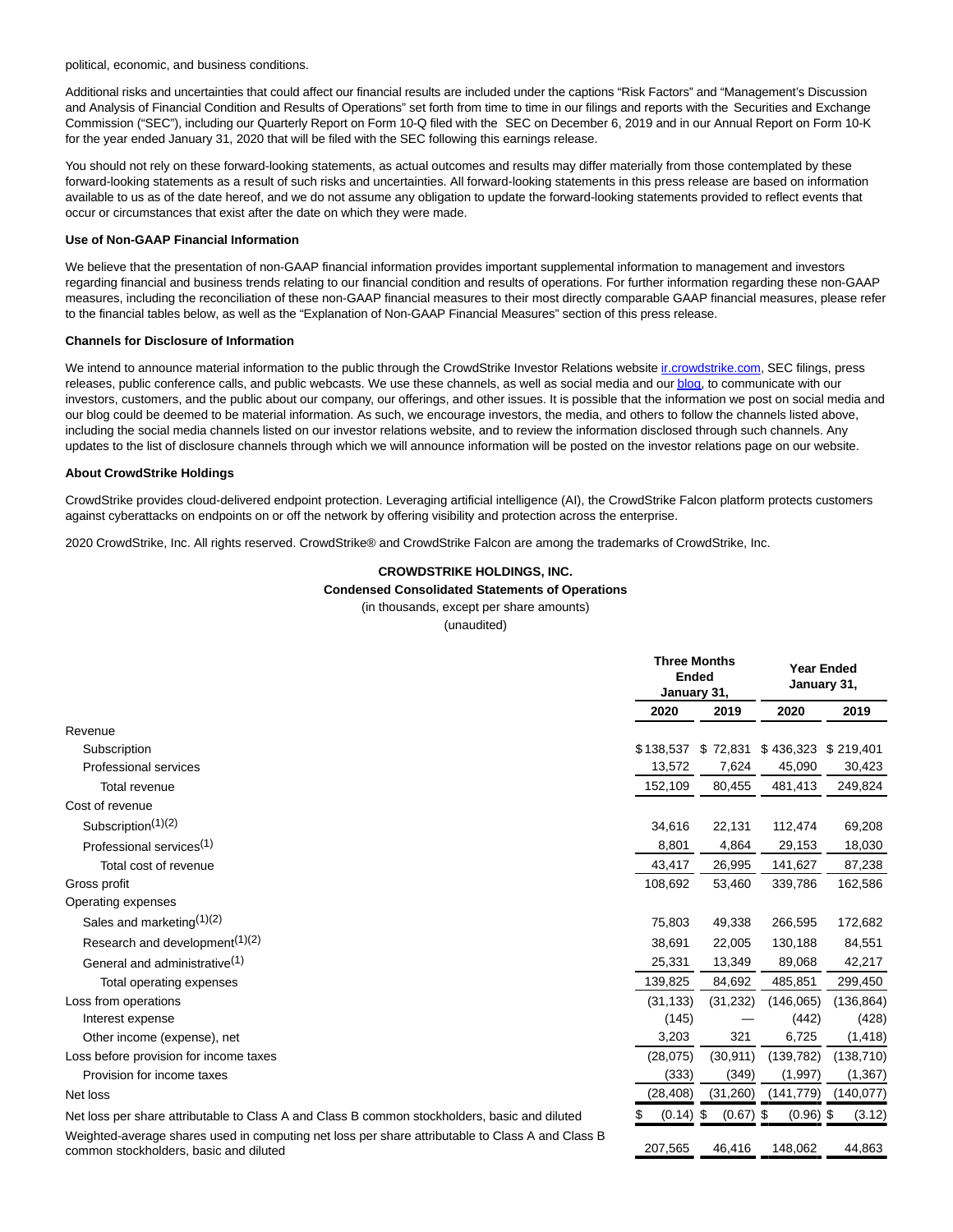(1) Includes stock-based compensation expense as follows:

\_\_\_\_\_\_\_\_\_\_\_\_\_\_\_\_\_\_\_\_\_\_\_\_\_\_\_\_\_\_

|                                        | <b>Three Months</b><br><b>Ended</b><br>January 31, |     |            |  | <b>Year Ended</b><br>January 31, |      |        |  |
|----------------------------------------|----------------------------------------------------|-----|------------|--|----------------------------------|------|--------|--|
|                                        | 2019<br>2020                                       |     | 2020       |  |                                  | 2019 |        |  |
|                                        | (in thousands)                                     |     |            |  | (in thousands)                   |      |        |  |
| Subscription cost of revenue           | \$<br>$2,062$ \$                                   |     | 156 \$     |  | $5,226$ \$                       |      | 689    |  |
| Professional services cost of revenue  | 955                                                |     | 49         |  | 2.486                            |      | 205    |  |
| Sales and marketing                    | 8.408                                              |     | 1,234      |  | 23,919                           |      | 5,175  |  |
| Research and development               | 5.050                                              |     | 583        |  | 15.403                           |      | 7,815  |  |
| General and administrative             | 7.888                                              |     | 1.080      |  | 32,906                           |      | 6,621  |  |
| Total stock-based compensation expense | 24,363                                             | \$. | $3,102$ \$ |  | 79,940                           |      | 20.505 |  |

(2) Includes amortization of acquired intangible assets as follows:

|                                                  | <b>Three Months</b><br>January 31, | <b>Ended</b> |        |      | <b>Year Ended</b><br>January 31, |  |      |  |
|--------------------------------------------------|------------------------------------|--------------|--------|------|----------------------------------|--|------|--|
|                                                  | 2020                               | 2019         |        | 2020 |                                  |  | 2019 |  |
|                                                  | (in thousands)                     |              |        |      | (in thousands)                   |  |      |  |
| Subscription cost of revenue                     | \$<br>61 S                         |              | 105S   |      | 323 <sup>5</sup>                 |  | 327  |  |
| Sales and marketing                              | 31                                 |              | 32     |      | 123                              |  | 143  |  |
| Research and development                         | 10                                 |              | 11     |      | 41                               |  | 113  |  |
| Total amortization of acquired intangible assets | 102                                |              | 148 \$ |      | 487                              |  | 583  |  |

# **CROWDSTRIKE HOLDINGS, INC.**

# **Condensed Consolidated Balance Sheets**

(in thousands)

|                                                                                         | January 31,           |            |  |         |  |  |
|-----------------------------------------------------------------------------------------|-----------------------|------------|--|---------|--|--|
|                                                                                         |                       | 2020       |  | 2019    |  |  |
| Assets                                                                                  |                       |            |  |         |  |  |
| Current assets:                                                                         |                       |            |  |         |  |  |
| Cash and cash equivalents                                                               | \$                    | 264,798 \$ |  | 88,408  |  |  |
| Marketable securities                                                                   |                       | 647,266    |  | 103,247 |  |  |
| Accounts receivable, net                                                                |                       | 164,987    |  | 92,476  |  |  |
| Deferred contract acquisition costs, current                                            |                       | 42,971     |  | 28,847  |  |  |
| Prepaid expenses and other current assets                                               |                       | 51,614     |  | 18,410  |  |  |
| Total current assets                                                                    |                       | 1,171,636  |  | 331,388 |  |  |
| Strategic investments                                                                   |                       | 1,000      |  |         |  |  |
| Property and equipment, net                                                             |                       | 136.078    |  | 73,735  |  |  |
| Deferred contract acquisition costs, noncurrent                                         |                       | 71,235     |  | 9,918   |  |  |
| Goodwill                                                                                |                       | 7,722      |  | 7,947   |  |  |
| Intangible assets, net                                                                  |                       | 527        |  | 1,048   |  |  |
| Other assets                                                                            |                       | 16,708     |  | 9,183   |  |  |
| <b>Total assets</b>                                                                     | \$1,404,906 \$433,219 |            |  |         |  |  |
| Liabilities, Redeemable Convertible Preferred Stock, and Stockholders' Equity (Deficit) |                       |            |  |         |  |  |
| <b>Current liabilities:</b>                                                             |                       |            |  |         |  |  |
| Accounts payable                                                                        | \$                    | $1.345$ \$ |  | 6,855   |  |  |
| Accrued expenses                                                                        |                       | 30,355     |  | 32,541  |  |  |
| Accrued payroll and benefits                                                            |                       | 36,810     |  | 19,284  |  |  |
| Deferred revenue                                                                        |                       | 412,985    |  | 218,700 |  |  |
| Other current liabilities                                                               |                       | 11,601     |  | 4,040   |  |  |
| <b>Total current liabilities</b>                                                        |                       | 493,096    |  | 281,420 |  |  |
| Deferred revenue, noncurrent                                                            |                       | 158,183    |  | 71,367  |  |  |
| Other liabilities, noncurrent                                                           |                       | 11,020     |  | 10,313  |  |  |
| <b>Total liabilities</b>                                                                |                       | 662,299    |  | 363,100 |  |  |
| Commitments and contingencies                                                           |                       |            |  |         |  |  |
| <b>Redeemable Convertible Preferred Stock</b>                                           |                       |            |  |         |  |  |
| Redeemable convertible preferred stock                                                  |                       |            |  | 557.912 |  |  |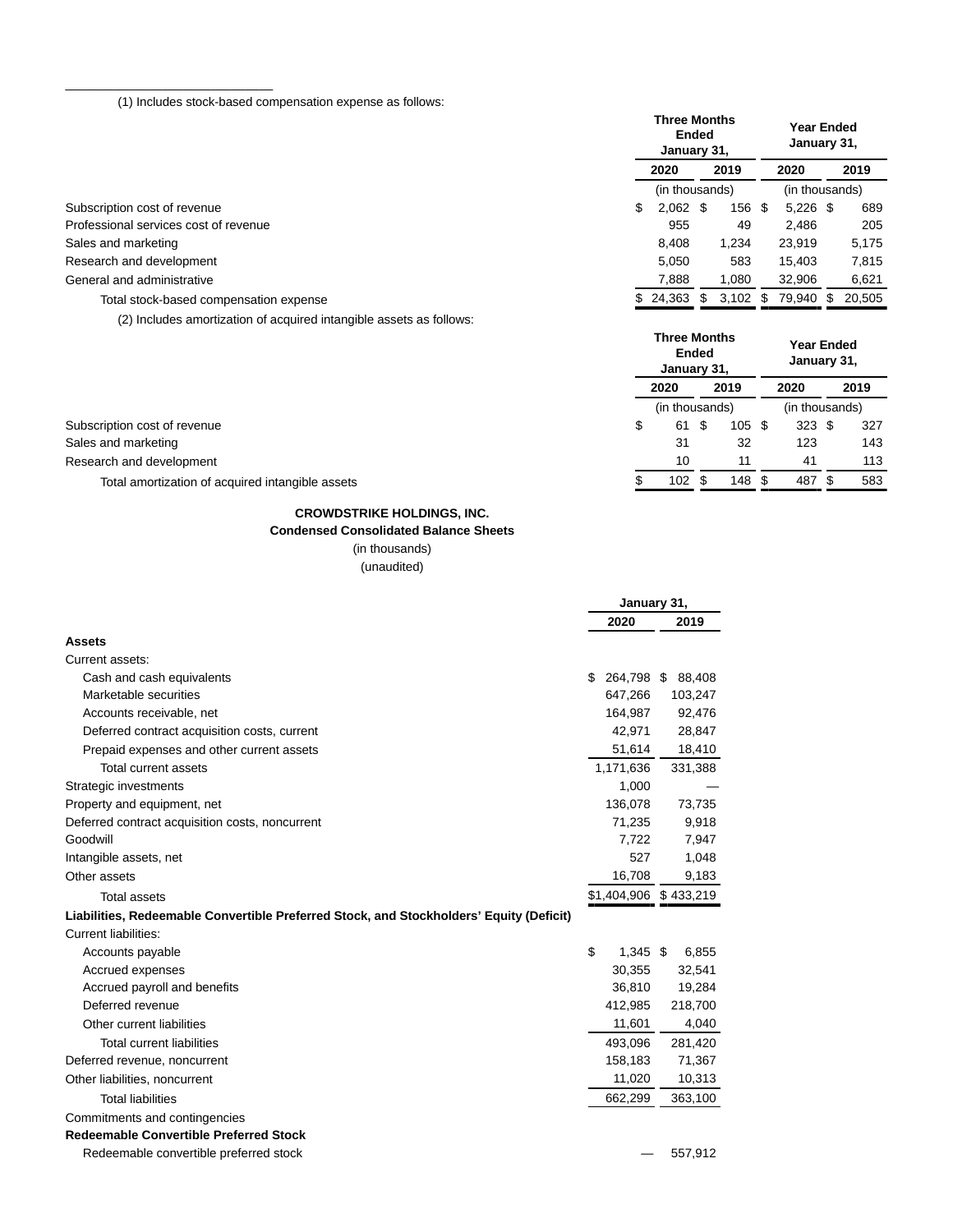### **Stockholders' Equity (Deficit)**

| Preferred stock                                                                               |                       |            |
|-----------------------------------------------------------------------------------------------|-----------------------|------------|
| Common stock                                                                                  |                       | 24         |
| Common stock, Class A and Class B                                                             | 106                   |            |
| Additional paid-in capital                                                                    | 1,378,479             | 31.211     |
| Accumulated deficit                                                                           | (637, 487)            | (519, 126) |
| Accumulated other comprehensive income                                                        | 1.009                 | 98         |
| Total CrowdStrike Holdings, Inc. stockholders' equity (deficit)                               | 742.107               | (487,793)  |
| Non-controlling interest                                                                      | 500                   |            |
| Total stockholders' equity (deficit)                                                          | 742,607               | (487, 793) |
| Total liabilities, redeemable convertible preferred stock, and stockholders' equity (deficit) | \$1,404,906 \$433.219 |            |

## **CROWDSTRIKE HOLDINGS, INC.**

### **Condensed Consolidated Statements of Cash Flows**

(in thousands) (unaudited)

|                                                                                                        | Year Ended January 31,    |                 |  |
|--------------------------------------------------------------------------------------------------------|---------------------------|-----------------|--|
|                                                                                                        | 2020                      | 2019            |  |
| <b>Operating activities</b>                                                                            |                           |                 |  |
| Net loss                                                                                               | \$ (141,779) \$ (140,077) |                 |  |
| Adjustments to reconcile net loss to net cash provided by (used in) operating activities:              |                           |                 |  |
| Depreciation and amortization                                                                          | 23,026                    | 14,815          |  |
| Loss on disposal of fixed assets                                                                       |                           | 191             |  |
| Amortization of intangible assets                                                                      | 487                       | 583             |  |
| Amortization of deferred contract acquisition costs                                                    | 35,459                    | 28,642          |  |
| Change in fair value of redeemable convertible preferred stock warrant liability                       | 6,022                     | 3,576           |  |
| Provision for bad debts                                                                                | 556                       | 551             |  |
| Stock-based compensation expense                                                                       | 79,940                    | 20,505          |  |
| Accretion of marketable securities purchased at a discount                                             | (1, 247)                  | (1, 152)        |  |
| Non-cash interest expense                                                                              | 435                       | 98              |  |
| Other non-cash charges                                                                                 | (427)                     |                 |  |
| Changes in operating assets and liabilities, net of business combinations                              |                           |                 |  |
| Accounts receivable                                                                                    | (73,067)                  | (33, 413)       |  |
| Deferred contract acquisition costs                                                                    | (86, 594)                 | (45,073)        |  |
| Prepaid expenses and other assets                                                                      | (43, 467)                 | (5,819)         |  |
| Accounts payable                                                                                       | (6, 570)                  | (2,403)         |  |
| Accrued expenses and other current liabilities                                                         | 9,173                     | 3,564           |  |
| Accrued payroll and benefits                                                                           | 17,526                    | 971             |  |
| Deferred revenue                                                                                       | 280,768                   | 131,117         |  |
| Other liabilities, noncurrent                                                                          | (298)                     | 356             |  |
| Net cash provided by (used in) operating activities                                                    | 99,943                    | (22,968)        |  |
| <b>Investing activities</b>                                                                            |                           |                 |  |
| Purchases of property and equipment                                                                    | (80, 198)                 | (35, 851)       |  |
| Capitalized internal-use software                                                                      | (7,289)                   | (6, 794)        |  |
| Purchase of strategic investments                                                                      | (1,000)                   |                 |  |
| Purchases of marketable securities                                                                     | (779, 701)                | (199, 335)      |  |
| Proceeds from sales of marketable securities                                                           | 9,581                     |                 |  |
| Maturities of marketable securities                                                                    | 228,976                   | 99,950          |  |
| Net cash used in investing activities                                                                  | (629,631)                 | (142, 030)      |  |
| <b>Financing activities</b>                                                                            |                           |                 |  |
| Proceeds from the issuance of common stock upon initial public offering, net of underwriting discounts | 665,092                   |                 |  |
| Proceeds from issuance of redeemable convertible preferred stock, net of issuance costs                |                           | 206,896         |  |
| Repayment of loan payable                                                                              |                           | (6, 158)        |  |
| Proceeds from revolving line of credit                                                                 |                           | 10,000          |  |
|                                                                                                        |                           |                 |  |
| Repayment of revolving line of credit                                                                  |                           | (20,000)<br>198 |  |
| Repayment of notes receivable from related parties<br>Payments of contingent consideration             |                           |                 |  |
| Payments of indemnity holdback                                                                         |                           | (242)           |  |
|                                                                                                        |                           | (1,887)         |  |
| Repurchase of stock options                                                                            |                           | (2, 330)        |  |
| Payments of deferred offering costs                                                                    | (5,872)                   |                 |  |
| Proceeds from issuance of common stock upon exercise of stock options                                  | 21,512                    | 3,912           |  |
| Proceeds from the issuance of common stock upon exercise of early exercisable stock options            | 10,264                    |                 |  |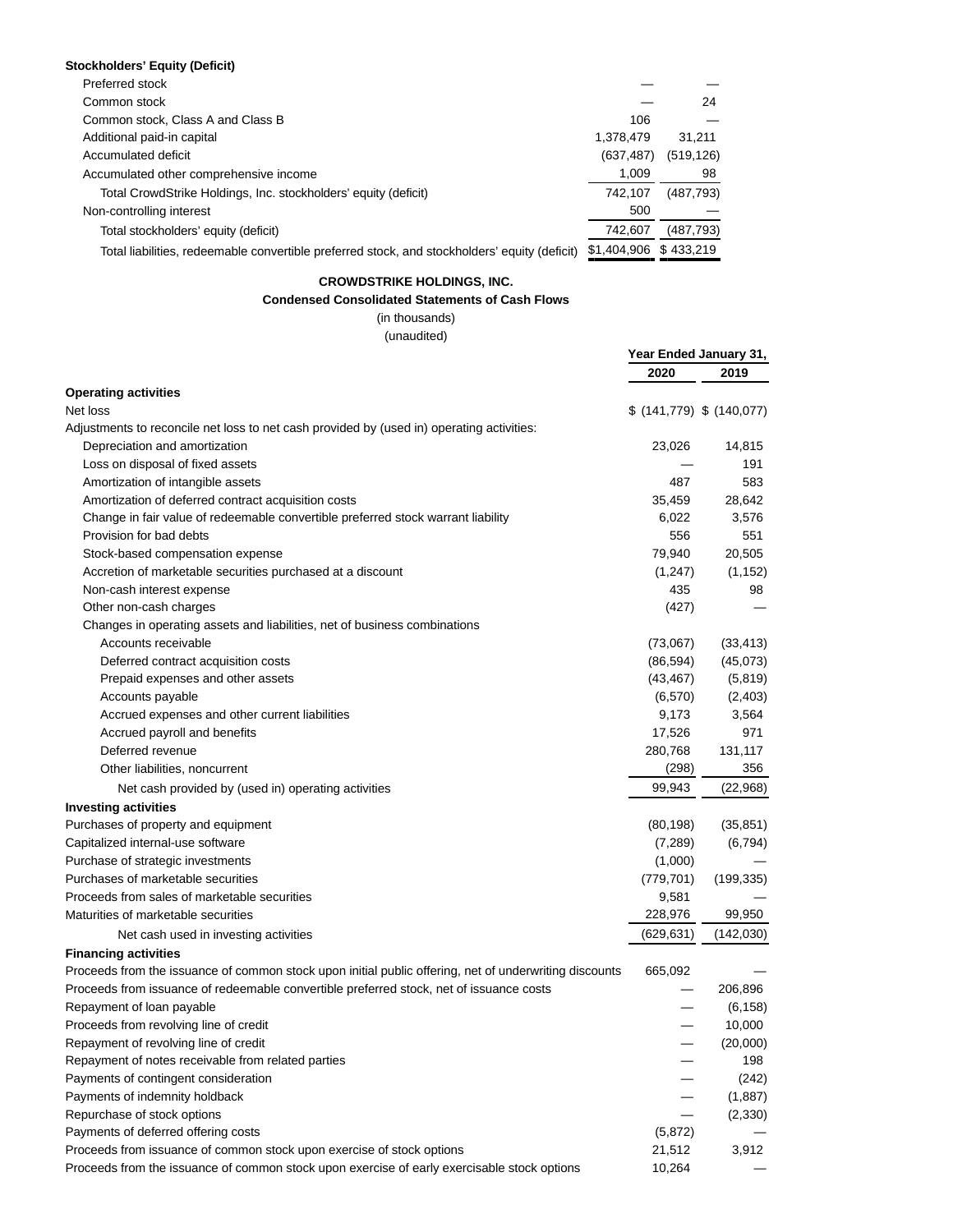| Proceeds from issuance of common stock under the employee stock purchase plan | 12,365  |         |
|-------------------------------------------------------------------------------|---------|---------|
| Settlement related to stockholder short-swing trade profit                    | 2,283   |         |
| Capital contributions from non-controlling interest holders                   | 500     |         |
| Net cash provided by financing activities                                     | 706,144 | 190,389 |
| Effect of foreign exchange rates on cash and cash equivalents                 | (66)    | (162)   |
| Net increase in cash and cash equivalents                                     | 176.390 | 25.229  |
| Cash and cash equivalents, beginning of period                                | 88,408  | 63,179  |
| Cash and cash equivalents, end of period                                      | 264.798 | 88.408  |

### **CROWDSTRIKE HOLDINGS, INC. Non-GAAP Financial Measures with Reconciliation to GAAP**

(in thousands, except percentages)

(unaudited)

|                                                 | <b>Three Months Ended</b><br>January 31, |          | <b>Year Ended</b><br>January 31, |           |  |  |  |
|-------------------------------------------------|------------------------------------------|----------|----------------------------------|-----------|--|--|--|
|                                                 | 2020                                     | 2019     | 2020                             | 2019      |  |  |  |
| <b>GAAP</b> subscription revenue                | \$138,537                                | \$72,831 | \$436,323                        | \$219,401 |  |  |  |
| GAAP subscription gross profit                  | \$103,921                                | \$50,700 | \$323,849                        | \$150,193 |  |  |  |
| Add: Stock-based compensation expense           | 2,062                                    | 156      | 5,226                            | 689       |  |  |  |
| Add: Amortization of acquired intangible assets | 61                                       | 105      | 323                              | 327       |  |  |  |
| Non-GAAP subscription gross profit              | \$106,044                                | \$50,961 | \$329,398                        | \$151,209 |  |  |  |
| GAAP subscription gross margin                  | 75%                                      | 70%      | 74%                              | 68%       |  |  |  |
| Non-GAAP subscription gross margin              | 77%                                      | 70%      | 75%                              | 69%       |  |  |  |
|                                                 | <b>Three Months Ended</b>                |          | <b>Year Ended</b>                |           |  |  |  |

|                                                 |                | January 31, |             |             |  |
|-------------------------------------------------|----------------|-------------|-------------|-------------|--|
|                                                 | 2020           | 2019        | 2020        | 2019        |  |
| <b>GAAP</b> total revenue                       | \$152.109      | \$80.455    | \$481.413   | \$249.824   |  |
| GAAP loss from operations                       | \$ (31, 133)   | \$(31,232)  | \$(146,065) | \$(136,864) |  |
| Add: Stock-based compensation expense           | 24,363         | 3.102       | 79.940      | 20,505      |  |
| Add: Amortization of acquired intangible assets | 102            | 148         | 487         | 583         |  |
| Non-GAAP loss from operations                   | (6,668)<br>\$. | \$(27,982)  | \$ (65,638) | \$(115,776) |  |
|                                                 |                |             |             |             |  |

GAAP operating margin and the state of the state of the state of the state of the state of the state of the state of the state of the state of the state of the state of the state of the state of the state of the state of t

Non-GAAP operating margin and the state of the state of the state of the state of the state of the state of the state of the state of the state of the state of the state of the state of the state of the state of the state

|                                                                                                                                            | <b>Three Months Ended</b><br>January 31, |              |    |            |    | <b>Year Ended</b><br>January 31, |    |             |
|--------------------------------------------------------------------------------------------------------------------------------------------|------------------------------------------|--------------|----|------------|----|----------------------------------|----|-------------|
|                                                                                                                                            |                                          | 2020         |    | 2019       |    | 2020                             |    | 2019        |
| GAAP net loss                                                                                                                              |                                          | \$ (28, 408) |    | \$(31,260) |    | \$(141,779)                      |    | \$(140,077) |
| Add: Stock-based compensation expense                                                                                                      | \$                                       | 24,363       | \$ | 3,102      | \$ | 79,940                           | S  | 20,505      |
| Add: Amortization of acquired intangible assets                                                                                            |                                          | 102          |    | 148        |    | 487                              |    | 583         |
| Less: Gain on settlement of lawsuit                                                                                                        |                                          |              |    |            |    | (1,250)                          |    |             |
| Non-GAAP net loss                                                                                                                          | S.                                       | (3,943)      |    | \$(28,010) |    | \$ (62,602)                      |    | \$(118,989) |
| Weighted-average shares used in computing net loss per share attributable to Class A and<br>Class B common stockholders, basic and diluted |                                          | 207.565      |    | 46.416     |    | 148.062                          |    | 44,863      |
| GAAP net loss per share attributable to Class A and Class B common stockholders, basic and<br>diluted                                      | \$                                       | (0.14)       | \$ | (0.67)     | \$ | (0.96)                           | \$ | (3.12)      |
| Non- GAAP net loss per share attributable to Class A and Class B common stockholders, basic<br>and diluted                                 | \$                                       | (0.02)       | \$ | (0.60)     | S  | (0.42)                           | \$ | (2.65)      |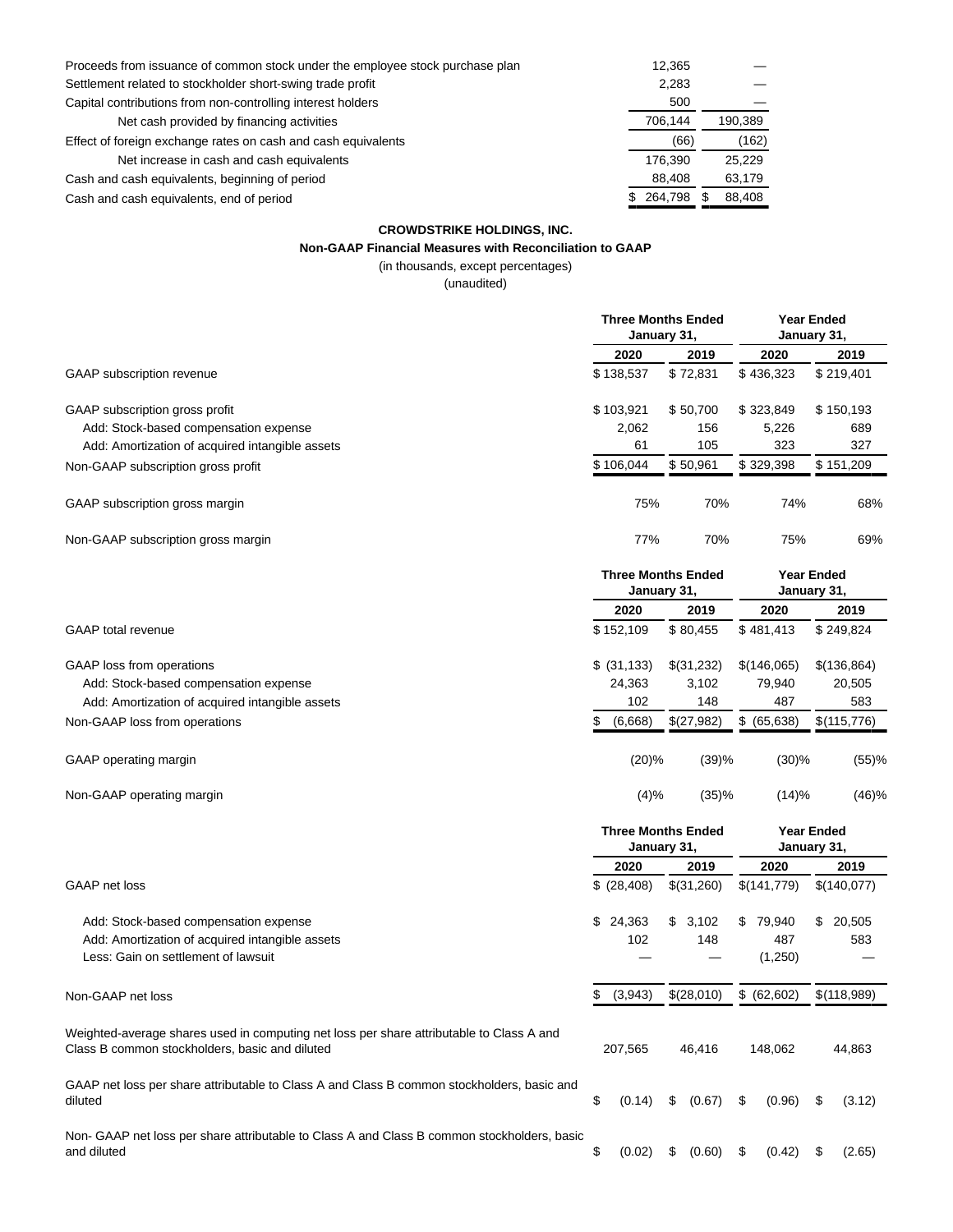|                                                                                     |               | <b>Three Months Ended</b><br>January 31, | <b>Year Ended</b><br>January 31, |              |  |
|-------------------------------------------------------------------------------------|---------------|------------------------------------------|----------------------------------|--------------|--|
|                                                                                     | 2020          | 2019                                     | 2020                             | 2019         |  |
| <b>GAAP</b> total revenue                                                           |               | \$80,455                                 | \$481,413                        | \$249,824    |  |
| GAAP net cash provided by (used in) operating activities                            | 66.107        | 15,808                                   | 99,943                           | (22,968)     |  |
| Less: Purchases of property and equipment                                           | (13,350)      | (14, 187)                                | (80, 198)                        | (35, 851)    |  |
| Less: Capitalized internal-use software                                             | (2,081)       | (1,752)                                  | (7,289)                          | (6, 794)     |  |
| Free cash flow                                                                      | 50,676<br>\$. | (131)<br>\$.                             | 12,456<br>S                      | \$ (65, 613) |  |
| GAAP net cash used in investing activities                                          | \$(572, 115)  | \$(10, 671)                              | \$(629, 631)                     | \$(142,030)  |  |
| GAAP net cash provided by (used in) financing activities                            | \$27,310      | (325)<br>S.                              | \$706.144                        | \$190,389    |  |
| GAAP net cash provided by (used in) operating activities as a percentage of revenue | 43%           | 20%                                      | 21%                              | (9)%         |  |
| Less: Purchases of property and equipment as a percentage of revenue                | (9)%          | (18)%                                    | (17)%                            | (14)%        |  |
| Less: Capitalized internal-use software as a percentage of revenue                  | (1)%          | (2)%                                     | (2)%                             | (3)%         |  |
| Free cash flow margin                                                               | 33%           | $-\%$                                    | 3%                               | (26)%        |  |

### **CROWDSTRIKE HOLDINGS, INC.**

### **Statements of Operations: GAAP to Non-GAAP Reconciliations**

(in thousands) (unaudited)

|                                                             | <b>Three Months Ended</b><br>January 31, |                  |    | <b>Year Ended</b><br>January 31, |    |                         |    |           |
|-------------------------------------------------------------|------------------------------------------|------------------|----|----------------------------------|----|-------------------------|----|-----------|
|                                                             |                                          | 2020             |    | 2019                             |    | 2020                    |    | 2019      |
| GAAP cost of revenue                                        | \$                                       | 43,417 \$ 26,995 |    |                                  |    | \$141,627 \$87,238      |    |           |
| Less:                                                       |                                          |                  |    |                                  |    |                         |    |           |
| Stock based compensation expense                            |                                          | 3,017            |    | 205                              |    | 7,712                   |    | 894       |
| Amortization of acquired intangible assets                  |                                          | 61               |    | 105                              |    | 323                     |    | 327       |
| Non-GAAP cost of revenue                                    | \$                                       | 40,339           |    | \$26,685                         |    | \$133,592               | \$ | 86,017    |
| GAAP subscription gross profit<br>Add:                      |                                          | \$103,921        |    |                                  |    | \$50,700 \$323,849      |    | \$150,193 |
| Stock based compensation expense                            |                                          | 2,062            |    | 156                              |    | 5,226                   |    | 689       |
| Amortization of acquired intangible assets                  |                                          | 61               |    | 105                              |    | 323                     |    | 327       |
| Non-GAAP subscription gross profit                          |                                          | \$106,044        |    | \$50,961                         |    | \$329,398 \$151,209     |    |           |
| GAAP professional services gross profit<br>Add:             | \$                                       | 4,771            | \$ | 2,760 \$                         |    | 15,937                  | \$ | 12,393    |
| Stock based compensation expense                            |                                          | 955              |    | 49                               |    | 2,486                   |    | 205       |
| Non-GAAP professional services gross profit                 | \$                                       | 5,726            | \$ | 2,809                            | \$ | 18,423                  | \$ | 12,598    |
| GAAP sales and marketing operating expenses<br>Less:        | S                                        | 75,803           |    | \$49,338                         |    | \$266,595               |    | \$172,682 |
| Stock based compensation expense                            |                                          | 8,408            |    | 1.234                            |    | 23,919                  |    | 5,175     |
| Amortization of acquired intangible assets                  |                                          | 31               |    | 32                               |    | 123                     |    | 143       |
| Non-GAAP sales and marketing operating expenses             |                                          | 67,364           |    | \$48,072                         |    | \$242,553               |    | \$167,364 |
| GAAP research and development operating expenses<br>Less:   | S                                        | 38,691           |    |                                  |    | $$22,005$ $$130,188$ \$ |    | 84,551    |
| Stock based compensation expense                            |                                          | 5,050            |    | 583                              |    | 15,403                  |    | 7,815     |
| Amortization of acquired intangible assets                  |                                          | 10               |    | 11                               |    | 41                      |    | 113       |
| Non-GAAP research and development operating expenses        | \$                                       | 33,631           |    | \$21,411                         |    | \$114,744               | \$ | 76,623    |
| GAAP general and administrative operating expenses<br>Less: |                                          | 25,331           |    | \$13,349                         | \$ | 89,068                  | \$ | 42,217    |
| Stock based compensation expense                            |                                          | 7,888            |    | 1,080                            |    | 32,906                  |    | 6,621     |
| Non-GAAP general and administrative operating expenses      | \$                                       | 17,443           |    | \$12,269                         | \$ | 56,162                  | \$ | 35,596    |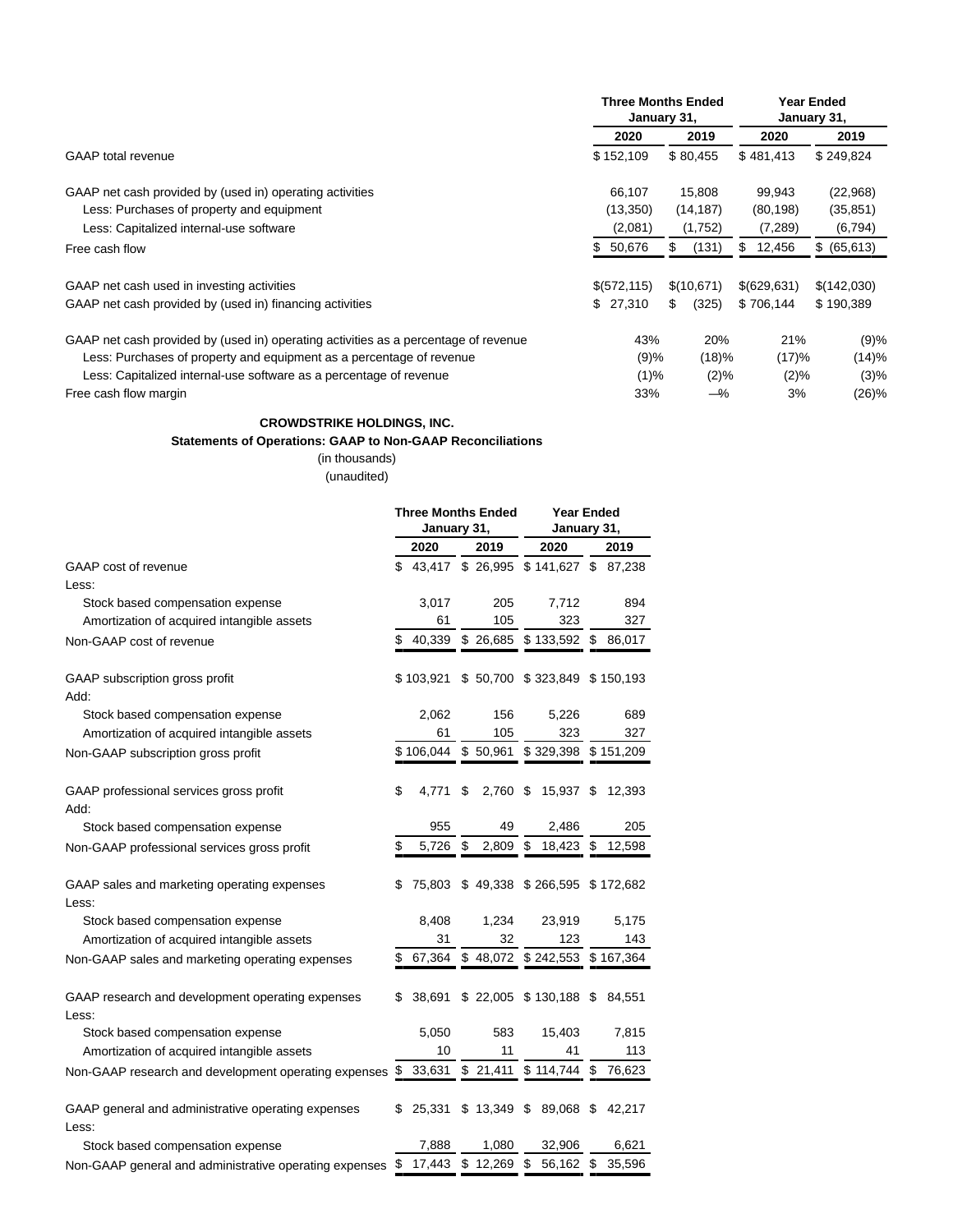| GAAP loss from operations                  |        |                            | $$$ (31,133) $$$ (31,232) $$$ (146,065) $$$ (136,864) |                           |
|--------------------------------------------|--------|----------------------------|-------------------------------------------------------|---------------------------|
| Add:                                       |        |                            |                                                       |                           |
| Stock based compensation expense           | 24.363 | 3.102                      | 79.940                                                | 20.505                    |
| Amortization of acquired intangible assets | 102    | 148                        | 487                                                   | 583                       |
| Non-GAAP loss from operations              |        |                            | $(6,668)$ \$ (27,982) \$ (65,638) \$ (115,776)        |                           |
|                                            |        |                            |                                                       |                           |
| GAAP net loss                              |        |                            | $$$ (28,408) $$$ (31,260) $$$ (141,779) $$$ (140,077) |                           |
| Add:                                       |        |                            |                                                       |                           |
| Stock based compensation expense           | 24.363 | 3.102                      | 79.940                                                | 20.505                    |
| Amortization of acquired intangible assets | 102    | 148                        | 487                                                   | 583                       |
| Less:                                      |        |                            |                                                       |                           |
| Gain on settlement of lawsuit              |        |                            | (1,250)                                               |                           |
| Non-GAAP net loss                          |        | $(3,943)$ \$ $(28,010)$ \$ |                                                       | $(62,602)$ \$ $(118,989)$ |
|                                            |        |                            |                                                       |                           |

### **Explanation of Non-GAAP Financial Measures**

In addition to our results determined in accordance with U.S. generally accepted accounting principles ("GAAP"), we believe the following non-GAAP measures are useful in evaluating our operating performance. We use the following non-GAAP financial information to evaluate our ongoing operations and for internal planning and forecasting purposes. We believe that non-GAAP financial information, when taken collectively, may be helpful to investors because it provides consistency and comparability with past financial performance. However, non-GAAP financial information is presented for supplemental informational purposes only, has limitations as an analytical tool, and should not be considered in isolation or as a substitute for financial information presented in accordance with GAAP.

Other companies, including companies in our industry, may calculate similarly titled non-GAAP measures differently or may use other measures to evaluate their performance, all of which could reduce the usefulness of our non-GAAP financial measures as tools for comparison. In addition, the utility of free cash flow as a measure of our financial performance and liquidity is limited as it does not represent the total increase or decrease in our cash balance for a given period.

Investors are encouraged to review the related GAAP financial measures and the reconciliation of these non-GAAP financial measures to their most directly comparable GAAP financial measures and not rely on any single financial measure to evaluate our business.

### **Non-GAAP Subscription Gross Profit and Non-GAAP Subscription Gross Margin**

We define non-GAAP subscription gross profit and non-GAAP subscription gross margin as GAAP subscription gross profit and GAAP subscription gross margin, respectively, excluding stock-based compensation expense and amortization of acquired intangible assets. We believe non-GAAP subscription gross profit and non-GAAP subscription gross margin provide our management and investors consistency and comparability with our past financial performance and facilitate period-to-period comparisons of operations, as these measures eliminate the effects of certain variables unrelated to our overall operating performance.

#### **Non-GAAP Loss from Operations**

We define non-GAAP loss from operations as GAAP loss from operations excluding stock-based compensation expense, amortization of acquired intangible assets, and acquisition-related expenses. We believe non-GAAP loss from operations provides our management and investors consistency and comparability with our past financial performance and facilitate period-to-period comparisons of operations, as this metric generally eliminates the effects of certain variables unrelated to our overall operating performance.

### **Non-GAAP Net Loss per Share Attributable to Common Stockholders, Basic and Diluted**

We define non-GAAP net loss per share attributable to common stockholders, as non-GAAP net loss divided by the weighted-average shares outstanding, which includes the dilutive effect of potentially diluted common stock equivalents outstanding during the period. We may periodically incur charges or receive payments in connection with litigation settlements. We exclude these charges and payments received from non-GAAP net loss when associated with a significant settlement because we do not believe they are reflective of ongoing business and operating results.

#### **Free Cash Flow**

Free cash flow is a non-GAAP financial measure that we define as net cash provided by (used in) operating activities less purchases of property and equipment and capitalized internal-use software. We monitor free cash flow as one measure of our overall business performance, which enables us to analyze our future performance without the effects of non-cash items and allow us to better understand the cash needs of our business. While we believe that free cash flow is useful in evaluating our business, free cash flow is a non-GAAP financial measure that has limitations as an analytical tool, and free cash flow should not be considered as an alternative to, or substitute for, net cash provided by (used in) operating activities in accordance with GAAP. The utility of free cash flow as a measure of our liquidity is further limited as it does not represent the total increase or decrease in our cash balance for any given period. In addition, other companies, including companies in our industry, may calculate free cash flow differently or not at all, which reduces the usefulness of free cash flow as a tool for comparison.

#### **Explanation of Operational Measures**

#### **Annual Recurring Revenue**

ARR is calculated as the annualized value of our customer subscription contracts as of the measurement date, assuming any contract that expires during the next 12 months is renewed on its existing terms. To the extent that we are negotiating a renewal with a customer after the expiration of the subscription, we continue to include that revenue in ARR if we are actively in discussion with such an organization for a new subscription or renewal, or until such organization notifies us that it is not renewing its subscription.